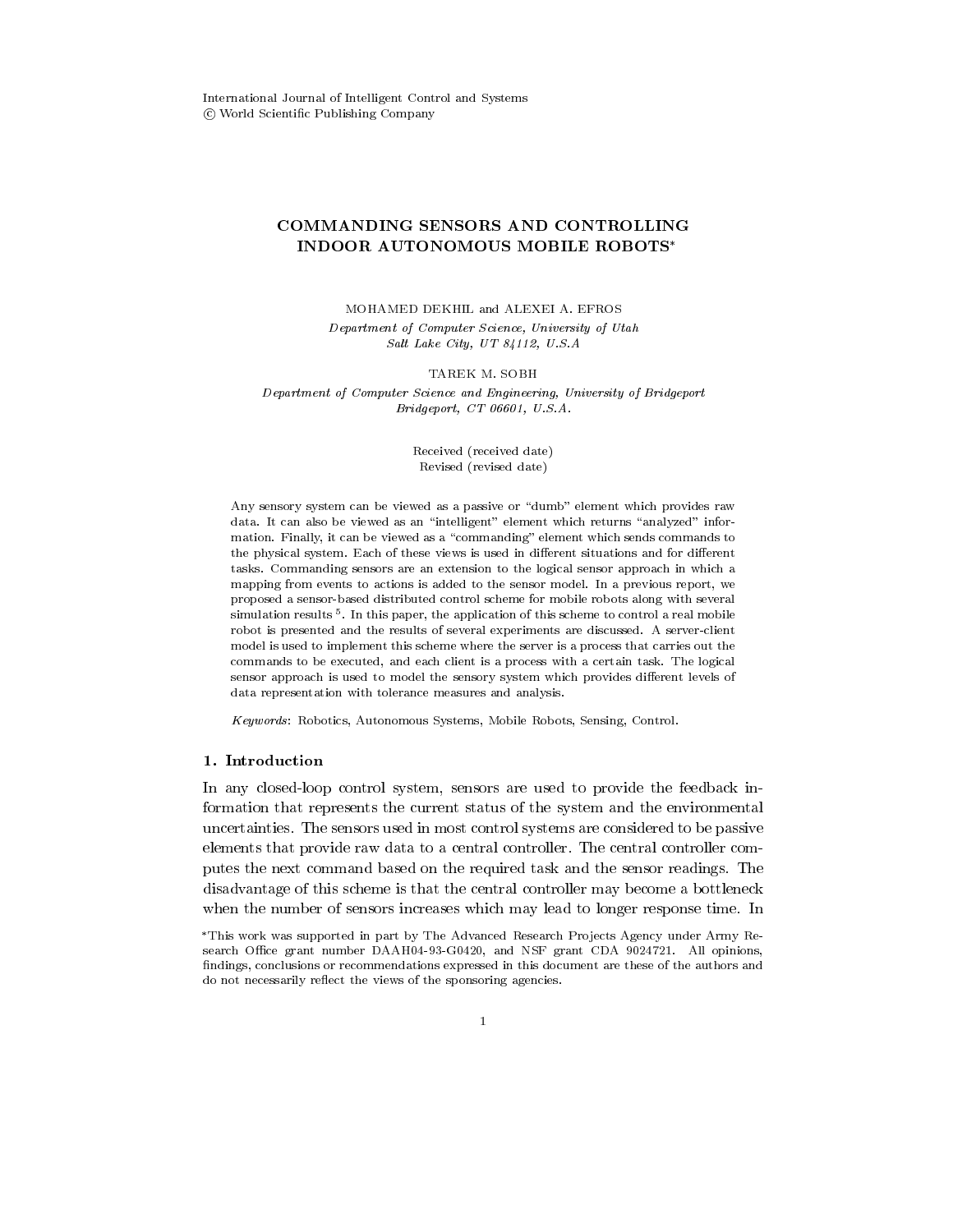### $\overline{2}$ Commanding Sensors and Controlling Indoor Mobile Robots

some applications the required response time may vary according to the required task and the environment status For example- in an autonomous mobile robot with the task of reaching a destination position while avoiding unknown obstacles- the time to reach to the required position may not be important, as the set of the response  $\sim$ time for avoiding obstacles is critical and requires fast response. Fast response can be achieved by allowing sensors to send commands directly to the physical system when quick attention is required.

In this work- several controllers clients are working in parallel- competing for the server. The server selects the command to be executed based on a dynamically congured priority scheme Each of these clients has a certain task- and may use the sensor readings to achieve its goal A special client with the task of avoiding obstacles is assigned the highest priority The clients may also aquire the current state of the system and the command history to update their control strategy

The logical sensor approach but we which we used to model the sensory system, allows flexible and modular design of the controllers. It also provides several levels of data abstraction and tolerance analysis based on the sensor type and the required task. This approach is used to build high-level requests which may be used by the application programs

There has been a tremendous amount of research in the area of sensor-based control, including sensor modeling - multisensor integration - - and distributed sensing with the contract of the sensing of the sensing sensing  $\sim$ 

I he idea of *smart sensing* was investigated by several researchers. Takoviell et al. ( ) represented a dual purpose interpretation for sensory information; one for collision avoidance reactive control- and the other for path planning navigation The selection between the two interpretations is dynamic depending on the positions and velocities of the objects in the environment. Dudenske and Gini -, addressed the problem of navigating a robot through an unknown environment- and the need for multiple algorithms and multiple sensing strategies for different situations.

Our proposed control scheme is similar to Brooks subsumption architecture The controller is decomposed into parallel task achieving behaviors rather than infor mation processing modules However- Our control scheme is dierent than Brooks in the way the parallel tasks are arranged and executed. In the subsumption architecture-built to let the robot of control system are built to let the robot operate at increasing the robot levels of competence. These layers are built as concurrent modules that communicate over lowbandwidth channels Our proposed scheme on the other hand- the control modules are placed at the same level but with different priorities. Different behaviors are achieved by changing the priorities among these modules

It should be noted that the main thrust of this paper is the control framework itself and the concept of commanding sensors and their use in building higherlevel controllers in other words- we are not proposing any new algorithms for collision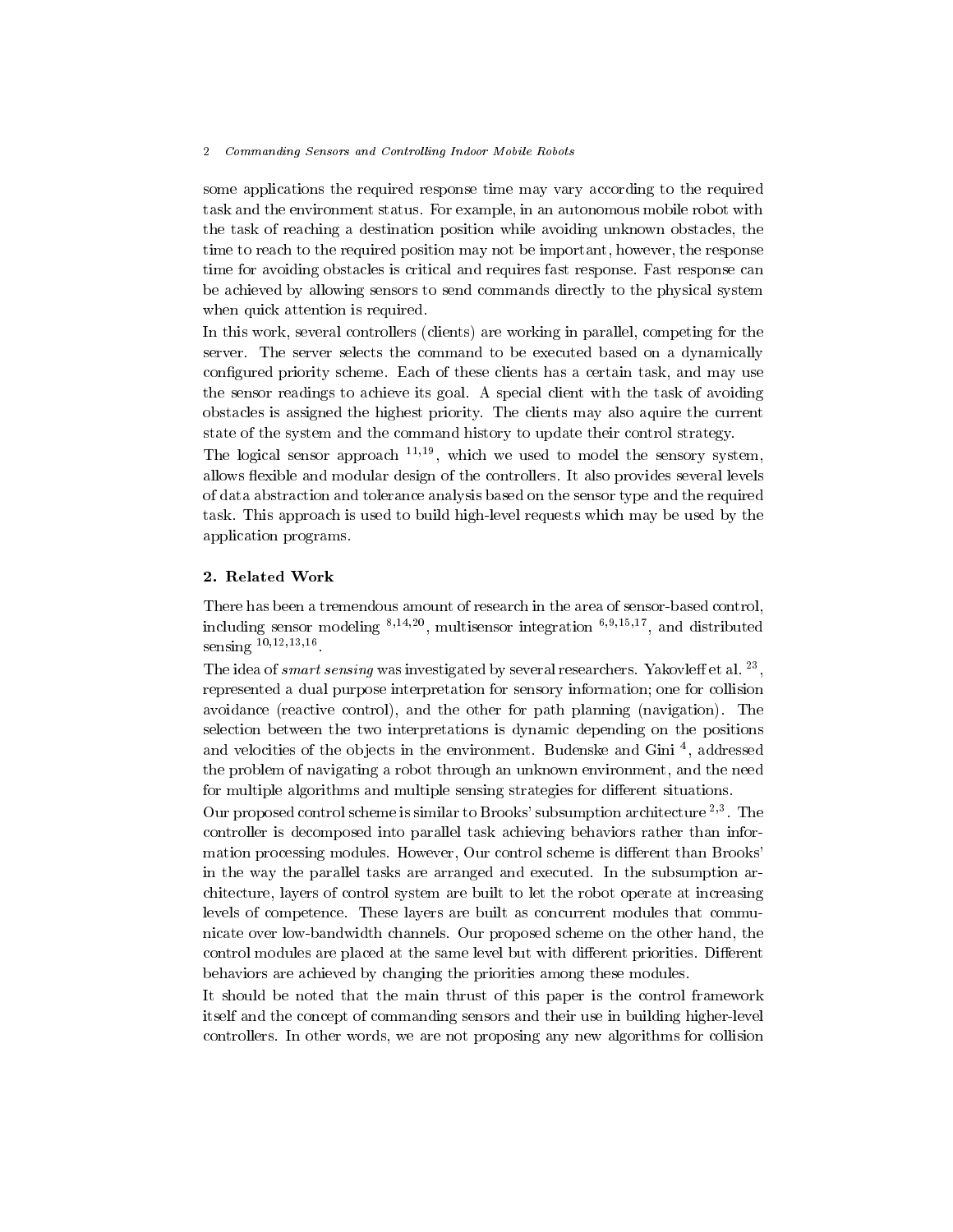

Figure 1: Three levels to view a sensor module.

avoidance or navigation for example-y web we can use any available algorithment and available algorithmas in  $\cdot$  , to build the required clients within this framework.

## - The Proposed Control Scheme

The robot behavior can be described as a function  $\mathcal F$  that maps a set of events  $\mathcal E$ to a set of actions  $A$ . This can be expressed as:

$$
\mathcal{F} \colon \mathcal{E} \longrightarrow \mathcal{A}
$$

The task of the robot controller is to realize this behavior. In general we can define the controller as a set of pairs

$$
\{(e_1,a_1), (e_2,a_2), \ldots, (e_n,a_n)\}
$$

where either either either  $\mathcal{L}_k$  is the contract of  $k$ 

The events can be defined as the interpretation of the raw data perceived by the sensors Letter and the function to an interesting maps of the function  $\mathbf{F}$ 

$$
\mathcal{T}\colon\thinspace\mathcal{R}\longrightarrow\mathcal{E}
$$

The functions <sup>T</sup> and <sup>F</sup> can be closed form equations- lookup tables- or inference engine of an expert system. This depends on the kind of application and the complexity of each transformation

Figure 1 shows the relationship between the three levels of abstractions for sensory systems in terms of the functions  $\mathcal T$  and  $\mathcal F$ .

The dumb sensor can be used as a source for the feedback information required by the control system. It can be also used to gather measurements to construct a map for the surrounding environment. The process that uses a dumb sensor as a source of information needs to know the type of that sensor- the format of the data the sensor returns- and the location of the sensor- to be able to interpret the perceived data The intelligent sensor may be used for monitoring activities The process that uses an intelligent sensor needs to know only the event domain and maybe the location of the sensor On the other hand- the commanding sensor is considered to be a "client" process that issues commands to the system.

Several sensors can be grouped together representing a logical sensor We will assume that each logical sensor is represented as a client process which sends com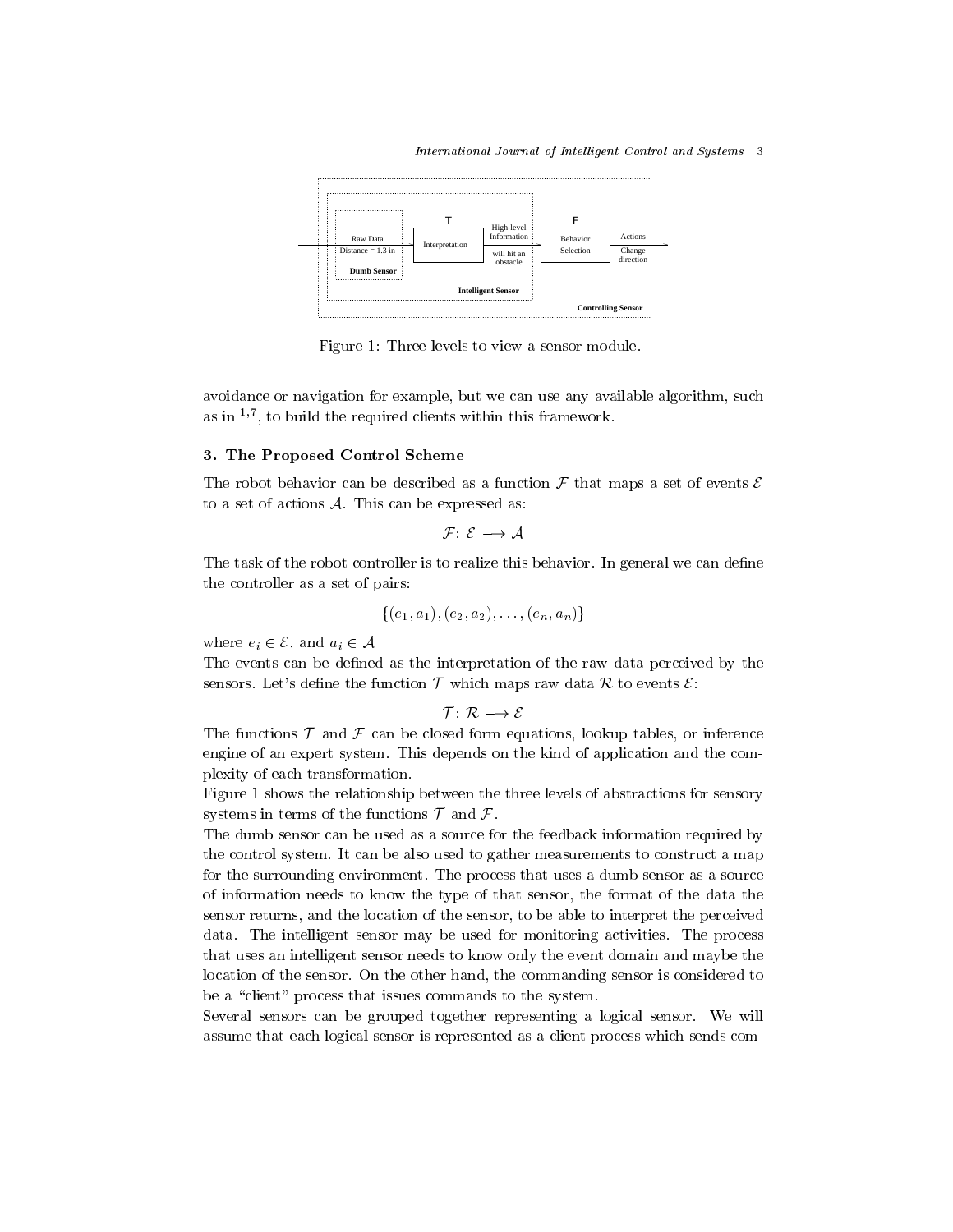4 Commanding Sensors and Controlling Indoor Mobile Robots



Figure 2: The proposed control scheme.

mands through a channel to a multiplexer (the server process) which decides the command to be executed rst Besides these logical sensors- we might have other processes (general controllers) that send commands to the server process to carry out some global goals. Figure 2 shows a schematic diagram for the proposed control scheme

Let s call any process that issues commands to the server a client process In this gure- there are three types of clients

- Commanding sensors- that are usually used for reaction control and collision avoidance
- a carry out a general goal to be a general goal to be achieved to be achieved to be a gating from one position to another
- exits-query control control the multiplexer of emergencies exits-query the multiplexer in  $\mathcal{C}$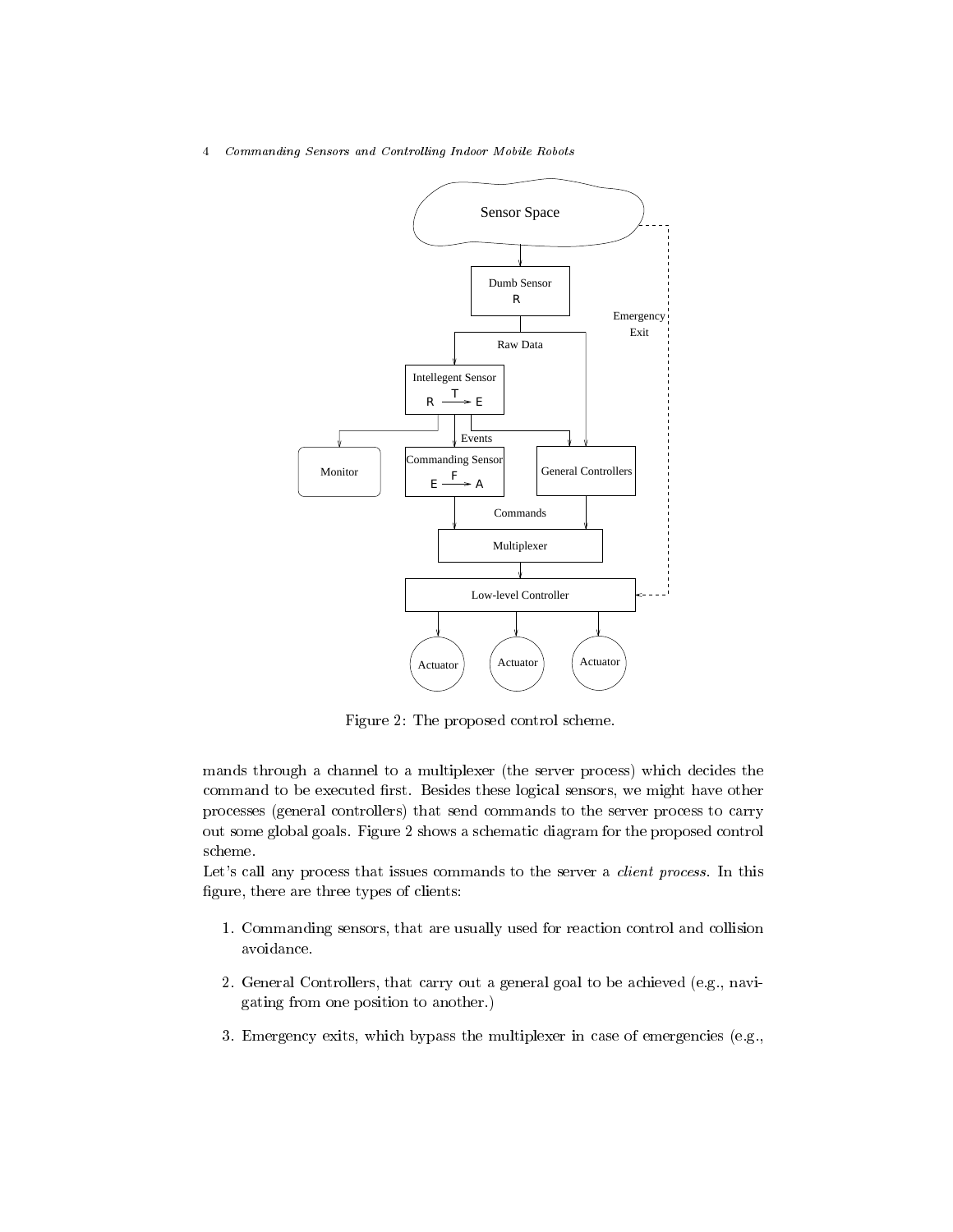International Journal of Intelligent Control and Systems 5



Figure 3: The LABMATE robot with its equipments.

emergency stop when hitting an obstacle.)

the lowless the controller commander  $\mathcal{A}$  and the into the matrix into the highlevel commutes into the second lowlevel instructions which drive the system s actuators The lowlevel controller receives its commands either from the multiplexer or from an emergency exit

## - Experiments and Results and Results and Results and Results and Results and Results and Results and Results a

Several experiments were performed on a mobile robot called "LABMATE" designed by Transitions Research Corporation We checked the applicability and validity of the proposed control scheme- and the results were very encouraging the results simulator called XSim has been developed to perform initial testing and analysis before conducting experiments on the real robot This simulator displays the robot on the screen and accepts actual LABMATE commands like go turn read-sonars etc. The this this environment and the simulation the simulation to the simulation to the simply and the simply a matter of compiling the driver program with the LABMATE library rather than the simulation library

The LABMATE was used for several experiments at the Department of Computer Science- University of Utah It also was entered in the AAAI Robot Compe tition <sup>--</sup> . For that purpose, the LABMATE was equipped with 24 sonar sensors, eight infrared sensors- a camera and a speaker <sup>y</sup> Figure shows the LABMATE with its equipment. Simulation results and detailed implementation can be found in

The hardware setup used in these experiments consisted of a PC running Linux to

<sup>†</sup>The LABMATE preparations, the sensory equipments, and the software and hardware controllers were done by L- Schenkat and L- Veigel at the Department of Computer Science University of Utah-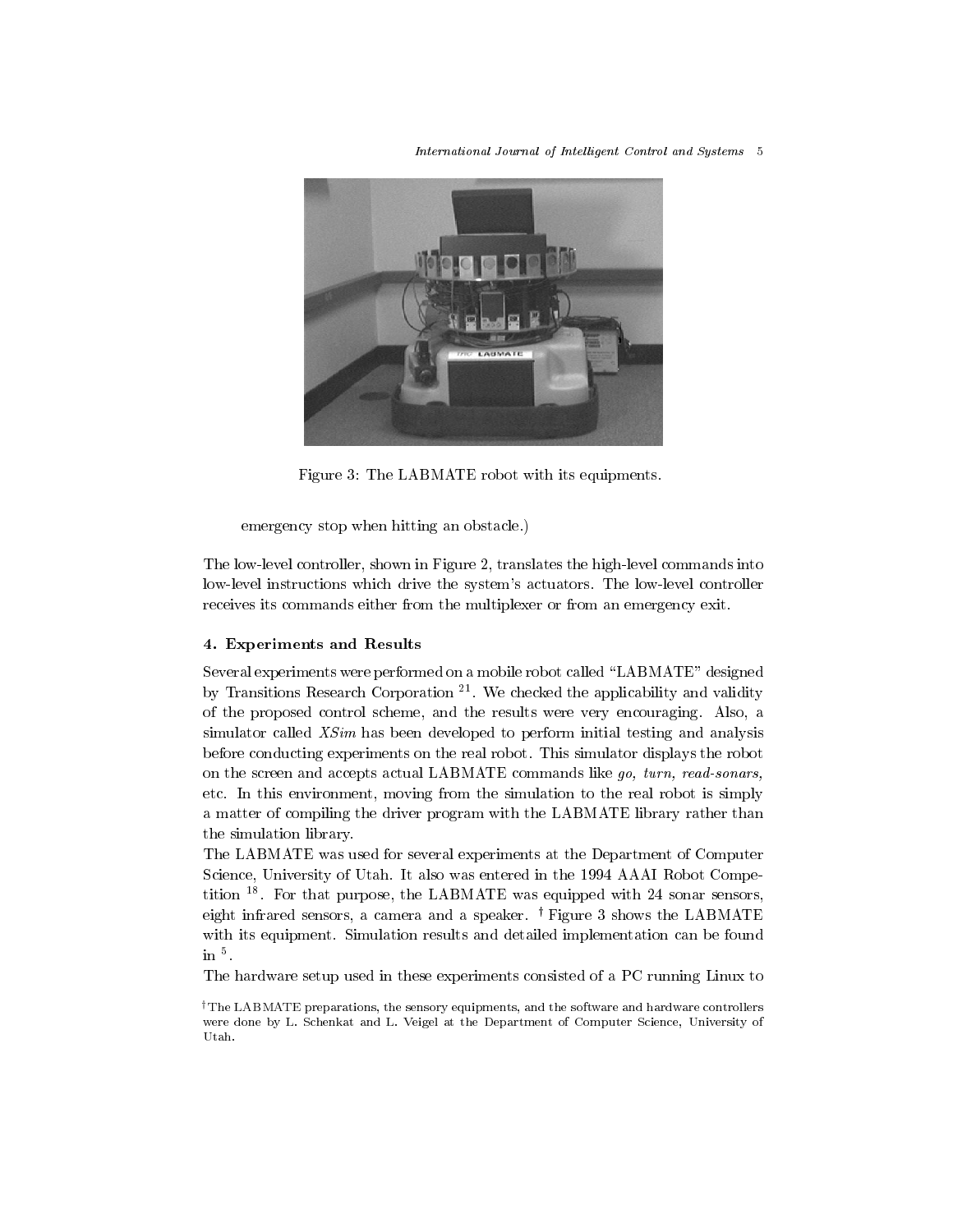6 Commanding Sensors and Controlling Indoor Mobile Robots



Figure 4: Dividing the sonar sensors into four logical sensors.

provide parallel providently capabilities, when an RS series-connecting the connection of the connection of the PC to the LABMATE. No special hardware was used and this setup was inexpensive and easy to use

The message passing paradigm is used for process communication This allows processes to be running on different platforms without the need for shared memory. In our implementation, MPI, Message-Passing Interface was used <sup>--</sup>

The priority scheme in our application is set by each client as a number from to a the most priority of the collisions of the collisions in the collision of the collision of the collision avoidance client. The server checks for the priority associated with each command, and executes the command with the highest priority while notifying the "losers" which command was executed. If two commands with the same priority arrive at the same time-server arbitrarily selects one of the server arbitrarily selects one of them and ignores the other other selects one of the other selects one of the other selects one of the other selects one of the other se Commands that were not selected are cleared since the state of the robot has been changed after executing the command with the highest priority

## -- Commanding Sensors and Reaction Control

To simplify our model- the sonar sensors are divided into four logical sensors as shown in Figure 4.

- 1. LS-FRWD consists of the front 6 sensors.
- 2.  $LS-BKWD$  consists of the rear 6 sensors.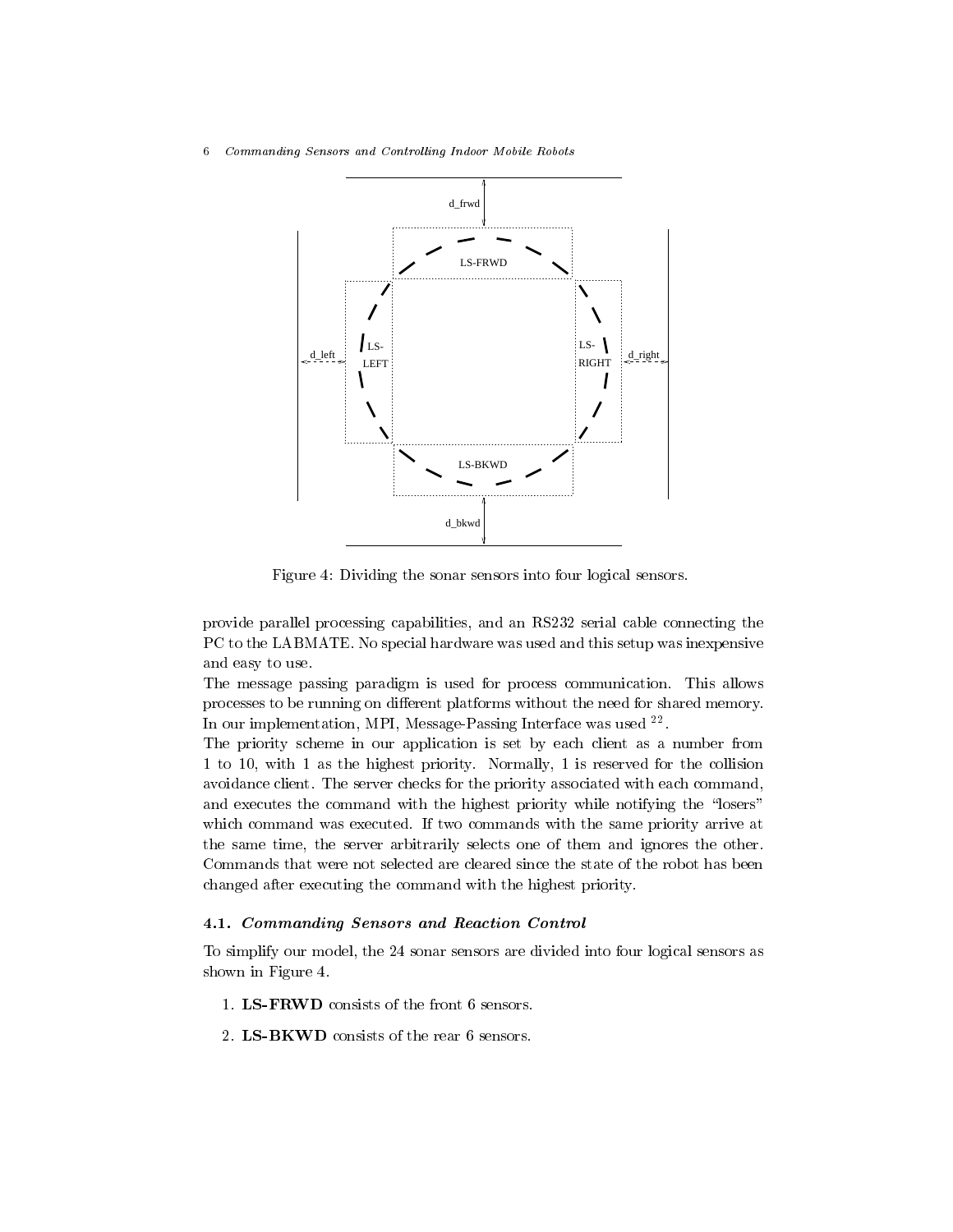| $d\_right$    | $d\,\,left$ | $d$ frwd      | $d\_bkwd$ | FORWARD           | <b>BACKWARD</b>  |
|---------------|-------------|---------------|-----------|-------------------|------------------|
| C             | C           | $\epsilon$    | C.        | <i>STOP</i>       | <i>STOP</i>      |
| C             | C           |               |           | GO-BKWD           |                  |
| C.            | C.          |               |           |                   | GO-FRWD          |
| $\mathcal{C}$ | C           |               |           |                   |                  |
| $\mathcal{C}$ |             | $\mathcal{C}$ | C         | TURN-RIGHT        | <b>TURN-LEFT</b> |
| $\mathcal{C}$ |             |               |           | <i>TURN-RIGHT</i> | <b>TURN-LEFT</b> |
| C.            |             |               |           | <i>TURN-RIGHT</i> | <b>TURN-LEFT</b> |
| C             |             |               |           | <i>TURN-RIGHT</i> | $TURN-LEFT$      |
|               | Ċ           | $\mathcal{C}$ | C         | <i>TURN-LEFT</i>  | TURN-RIGHT       |
|               | С           |               |           | <b>TURN-LEFT</b>  | TURN-RIGHT       |
|               | C.          |               |           | <b>TURN-LEFT</b>  | TURN-RIGHT       |
|               | C           |               |           | <i>TURN-LEFT</i>  | TURN-RIGHT       |
|               |             | C             |           | $TURN-L/R$        | $TURN-L/R$       |
|               |             |               |           | $TURN-L/R$        |                  |
|               |             |               |           |                   | $TURN-L/R$       |
|               |             |               |           |                   |                  |

International Journal of Intelligent Control and Systems 7

Table 1: An example of a decision function for reaction control.

- 3. LS-RIGHT consists of the right 6 sensors.
- 4.  $LS$ -LEFT consists of the left 6 sensors.

These logical sensors communicate with each other to decide the command to be issued This makes the job of the multiplexer easier- the multiplexer of the four the four the four logical sensors as one client. The goal of the reactive control in this experiment is two fold

- 1. Avoid obstacles.
- Keep the robot in the middle of hallways- specially when moving through narrow corridors or going through a door

We define two abstract values: *close* (c) and far  $(f)$ . These two values represent the distance between the robot and the closest ob ject at any of the four sides The range for c and  $f$  are usually user defined values. The command to be issued as a reaction control depends on the current state of the system and the distance value at each side. There are several ways to define a command function  $\mathcal F$  to achieve the required goal. The assumption here is that there is always enough space for the robot to rotate left or right- therefore there is no need to dene any reaction control when the robot is rotating. One such function is shown in Table 1.

 $\mathbf{I}$ TURN-END - and a dash  $\mathbb{R}$  and a dash  $\mathbb{R}$  and a dash  $\mathbb{R}$  and a dash  $\mathbb{R}$  and  $\mathbb{R}$  and  $\mathbb{R}$ case  $a$  reft and  $a$  right have different values, the values for  $a$  -frwd and  $a$  bkwd are not important. This is because we need to balance the distance to the left and to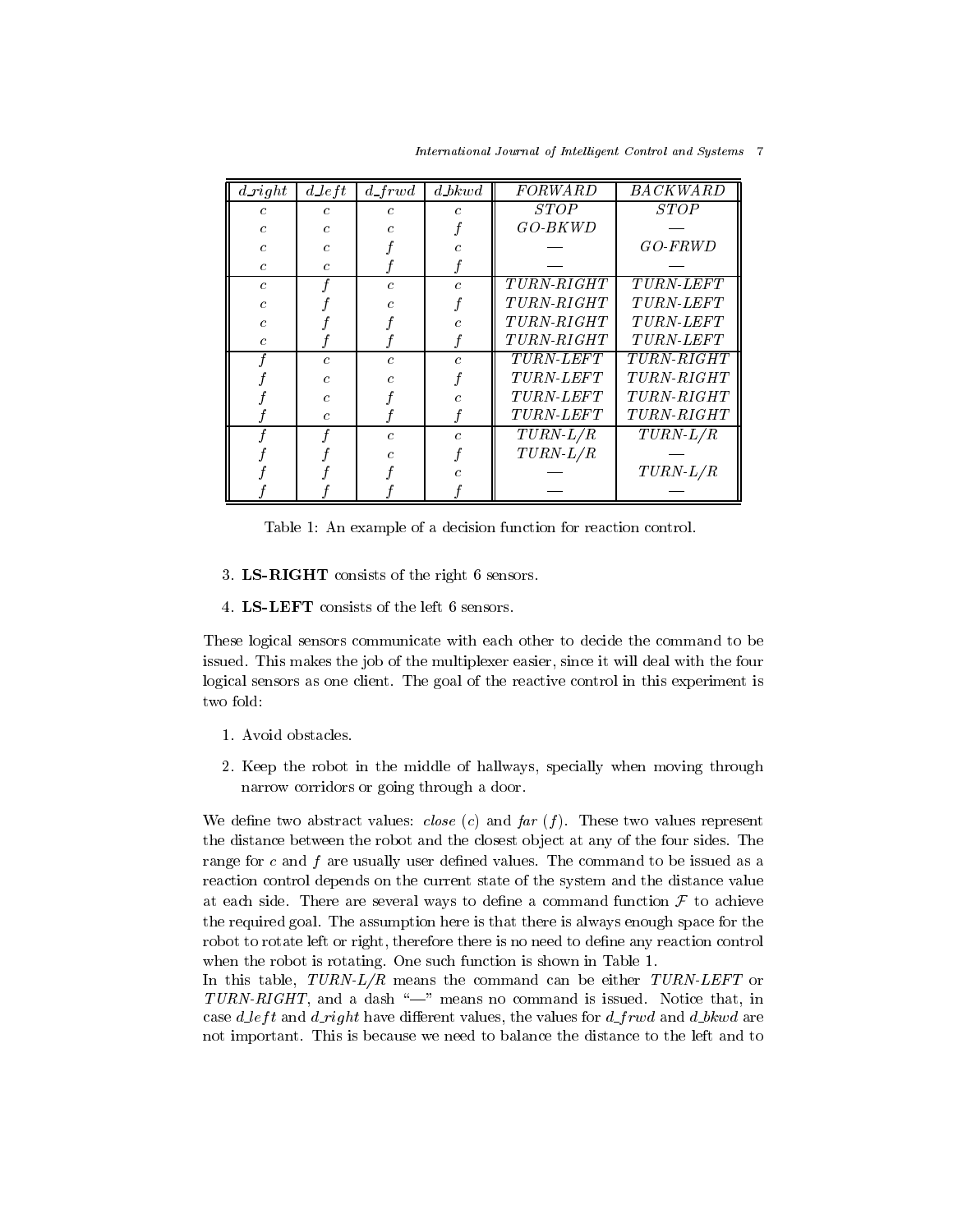8 Commanding Sensors and Controlling Indoor Mobile Robots

the right of the robot, and if, for example, the distance in from  $(a_{-}f_{-}rwa_{t})$  is c, and the robot state is FORWARD- then moving to the root (i.e. to the right) will serve both avoiding the ob ject in front- and balancing the distance on both sides In the the case of the table- which the distance is c on all sides the robot will not be able to move any where  $\alpha$  and the sensor readings will not change the sensor result in an analysis will deadlock which requires external help by moving at least one of the obstacles for the robot to be able to move.

## -- Experiments

The following is a description of three of the experiments that were performed on both the simulator and the real robot The results of the real robot were qualita tively very similar to the simulation results except for some deviations due to the noise in the real sonar sensors.

## Experiment (1)

This was the first experiment performed to demonstrate the applicability of this control scheme In this experiment- two clients were running simultaneously the collision avoidance client implemented as a commanding sensor- and a simple navi gator which always commands the robot to move forward The collision avoidance has priority - which is the highest priority- and the navigation client has priority The following shows part of the output printed during this experiment which shows the commands that has been executed by the server

```
Simple Navigation client -
```
Server Starts as process - Server Starts as process - Server Starts as process - Server Starts as process - Se

- \* Accepted RESET from 1 \*
- Rejected RESET from 2 \*
- \* Accepted GO-FRWD from 2 \*
- \* Accepted GO-FRWD from 2 \*
- \* Accepted GO-FRWD from 2 \*
- \* Accepted GO-FRWD from 2 \*
- \* Accepted TURN-LEFT from 1 \*
- Rejected GO-FRWD from 2 -
- \* Accepted TURN-LEFT from 1 \*
- Rejected GO-FRWD from 2 -
- \* Accepted GO-FRWD from 2 \*
- \* Accepted GO-FRWD from 2 \*

```
\mathbf{1} \mathbf{1}
```
Figure 5 shows the trajectory of the robot using the simulation program and the trajectory of the real robot with the sonar readings at each step. Notice that there is some deviations in the real tra jectory from the simulated one due to the noise in the sonar readings as shown in Figure 5 environment.

## Experiment (2)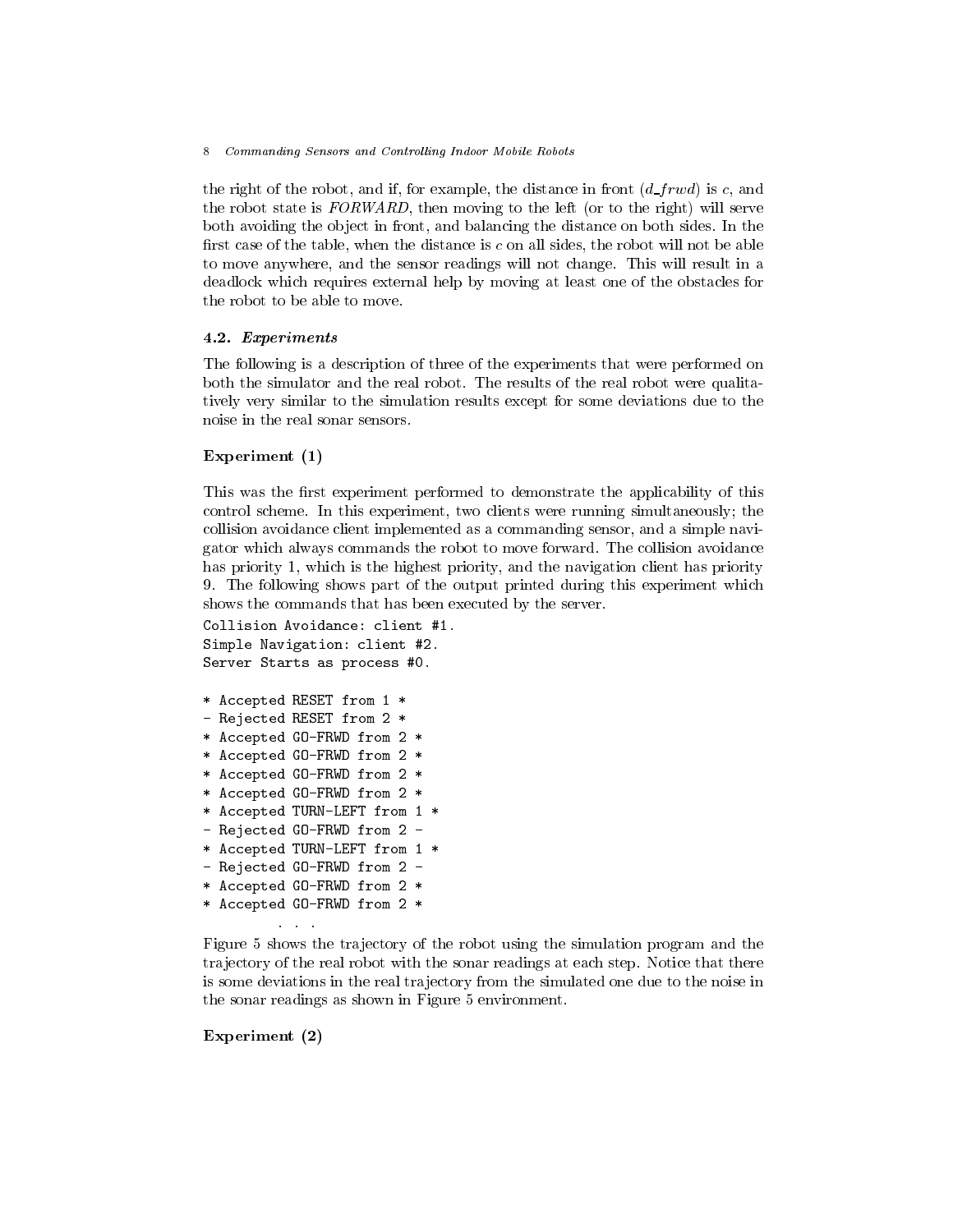an the second experiment, we added another goal another children which the second to move the robot to a certain goal location. This client has priority  $5$  which is higher than the simple navigator process This new client sends commands to the server to update the direction of the robot such that it moves towards the goal location In this experiment this experiment were chosen such that the national points were chosen that the such that the s between them. Figure 6 shows the trajectory for the simulated and the real robot. Notice that at several points- the collision avoidance client took over and moved the robot away from the wall- then the new client updates the direction towards the goal point

## Experiment (3)

In the third experiment- we replaced the goaldirected client with a doornding client which is another commanding sensor. This new client tries to find open doors and direct the robot to go through these doors Finding doors using sonar sensor is very hard and problematic- and there is a lot of research in this area For this experiment we used a very crude algorithm and a simple hallway structure just to demonstrate the capabilities of the proposed control scheme. Figure 7 shows the trajectory for the simulated and the real robot while moving in a hallway environment with two open doors at different locations.

In this paper- a distributed sensorbased control scheme was proposed In this scheme- en besteht die viewen with the viewe dierent levels of abstraction abstraction abstraction of abstract sensors which provide raw data-provide raw data-ligent sensors which provide high level in the compo formation in the form of events- and nally- commanding sensors which can issue commands representing a reaction behavior for the system Commands can be is sued by different processes called *clients*. Each client may issue commands at any time- and a multiplexer the server selects the command to be executed A priority scheme has to be defined as a basis for selection. Examples for applying this control scheme to a mobile robot were described. We believe that this scheme provides for more exible and robust control systems- and allows more modular design for the whole control system. It also provides fast response for reaction behavior which is an essential requirement in real-time systems.

e we are we are working and in the working and in the controllers and implementing higher level controllers and that use the lower-level clients to perform more complicated tasks. This includes selecting the appropriate clients and dynamically changing their priorities to realize the required behavior aspects of tolerance and possess of the incorporated behavior will be incorporated the i in the proposed scheme to provide quantitative measures for the accuracy of the location of measured points. It also serves as the basis for devising sensing strategies to enhance the measured data for localization and map construction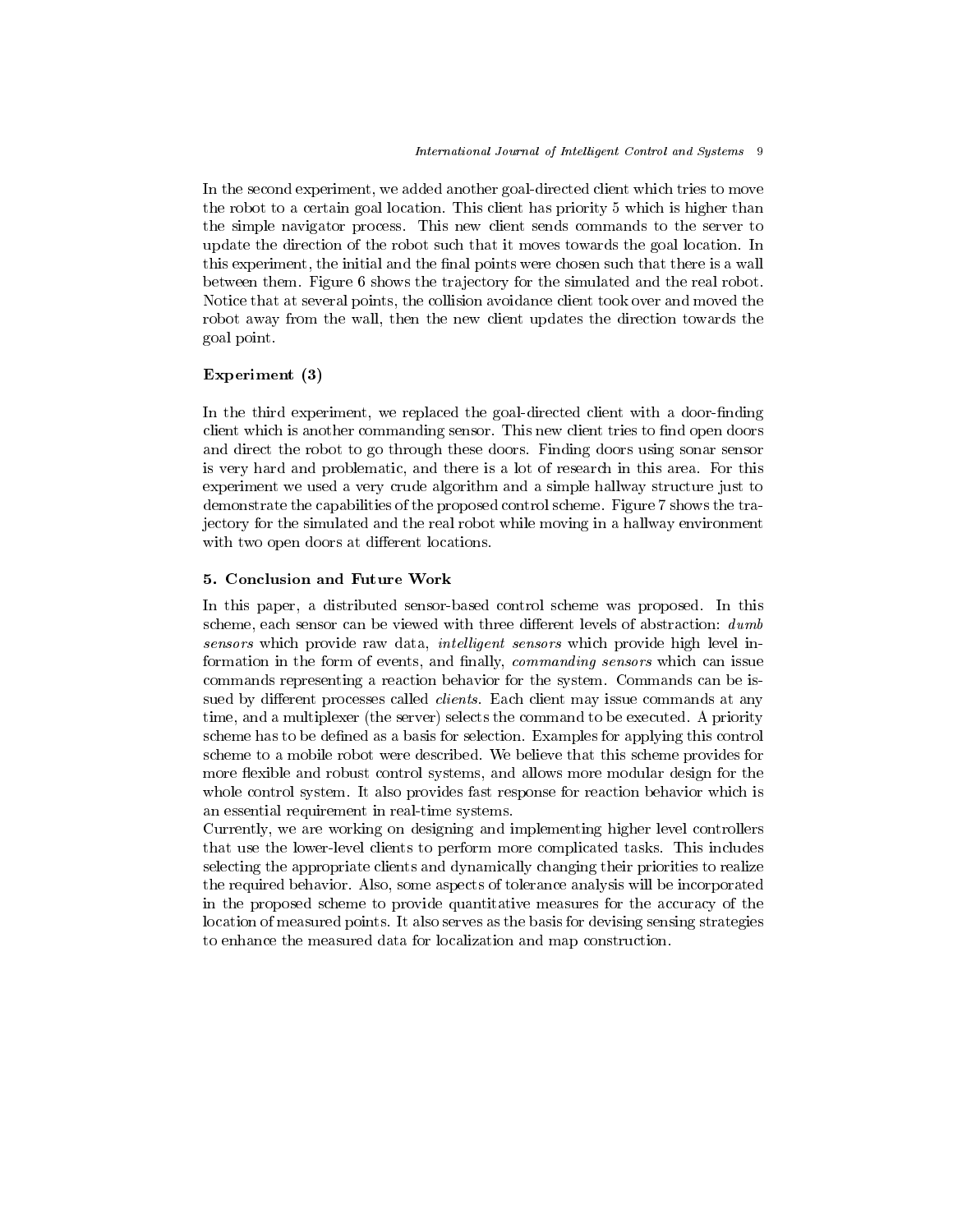10 Commanding Sensors and Controlling Indoor Mobile Robots



Figure 5: The trajectories for the simulated and the real robot for experiment (1).



Figure 6: The trajectories for the simulated and the real robot for experiment (2).



Figure 7: The trajectories for the simulated and the real robot for experiment (3).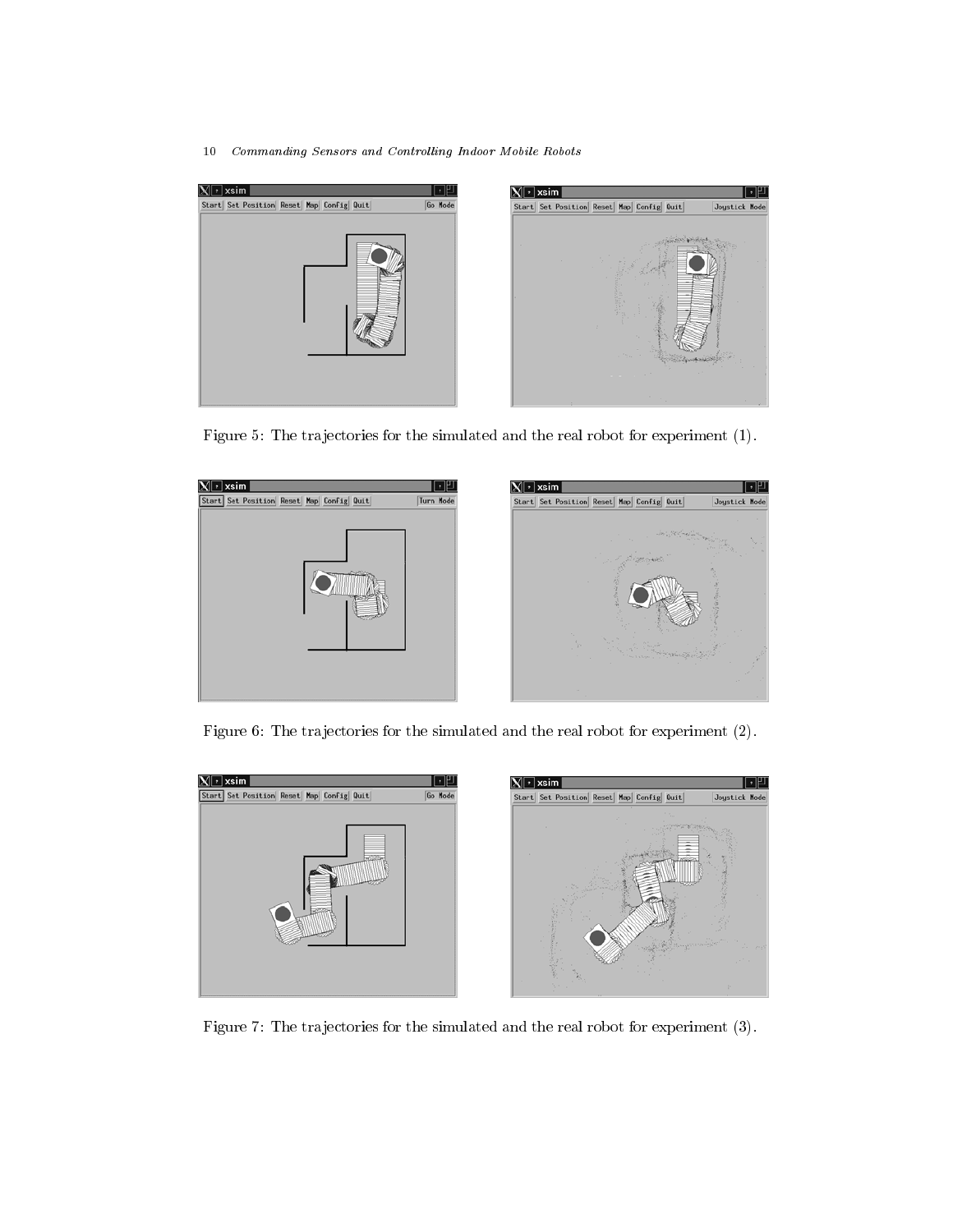## References

- Ahluwalia R-S-and Hsu E-S-and Hsu E-S-and Hsu E-S-and Hsu E-S-and Hsu E-S-and Hsu E-S-and Hsu E-S-and Hsu Eand a mobile density of workers and a presence of a processed and a property of  $\mathbb{P}^1$
- Brooks R-Brooks R-Brooks R-Brooks R-Brooks R-Brooks R-Brooks R-Brooks R-Brooks R-Brooks R-Brooks R-Brooks Rof  $\mathcal{A}$  and  $\mathcal{A}$  and  $\mathcal{A}$  are positive and  $\mathcal{A}$  and  $\mathcal{A}$  are positive and  $\mathcal{A}$  are positive and  $\mathcal{A}$  and  $\mathcal{A}$  are positive and  $\mathcal{A}$  are positive and  $\mathcal{A}$  are positive and  $\mathcal{A}$  a
- Brooks R- A- A hardware retargetable distributed layered architecture for mobile robot control- In IEEE Int Conf Robotics and Automation pp- 

-
- Budenske J-, the Gini M- and H-, a robot to pass the pass through a doorway using altrasonic sensors? In IEEE Int. Conf. Robotics and Automation  $\mathcal{N}$  , and a pp-dimensional polynomial properties of the state  $\mathcal{N}$
- , and Henderson T-decomposition and Henderson T-decomposition  $\mathcal{A}$  and  $\mathcal{A}$ verication of distributed controls stimulated for mobile robots- internet computer to a state  $\mathbf{r}_1$ University of Utah, April 1995.
- DurrantWhyte H- F- Integration coordination and control of multisensor robot systems- Kluwer Academic Publishers -
- . Gourley C-, the Sensor C- and mapping for the mapping for the mapping for the mapping form  $\alpha$ fast mobile robots- In IEEE Int Conf Robotics and Automation -
- Groen F- C- A- Antonissen P- P- J- and Weller G- A- Model based robot vision- In IEEE Instrumentation and Measurment Technology Conference , \_ \_ \_ \_ *,* , *. .* . . . . . . . .
- , and Mintz M- D- Mintz Martin Mintz Mintz Mintz Mintz Mintz Mintz Mintz Mintz Mintz Mintz Mintz Mintz Mintz M  $Conf.$  Robotics and Automation  $(1989)$ .
- Henderson T- C- Hansen C- and Bhanu B- The specication of distributed  $\mathcal{L}$  and control-system matrix  $\mathcal{L}$  and  $\mathcal{L}$  . The proposition of  $\mathcal{L}$
- Henderson T- C- and Shilcrat E- Logical sensor systems- Journal of Robotic systems (executive and the property of the second
- Iyengar S- S- and Prasad L- A generalcomputational framework for dis tributed sensing and falttolerant sensing and faltton-sensing  $\mathbf{H}$  $Cybernetics$  (May 1994).
- Iyengar S- S- Sharma M- B- and Kashyap R- L- Information routing and reliability is such that the sensor sensor networks-there is networks-the sensor in a sensor signal proces  $\blacksquare$
- Joshi R- and Sanderson A- C- Modelbased multisensor data fusion a minimal representation approach- In IEEE Int Conf Robotics and Automation May -
- - Luo R- C- and Kay M- G- Multisensor integration and fusion for intel ligent machines and systems- Ablex Publishing Corporation -
- Nadig D- Iyengar S- S- and Jayasimha D- N- New architecture for dis tributed sensor integration- In IEEE SOUTHEASTCON Proceedings -
- Okafor A- C- Ertekin Y- M- and Arora S- Intelligent machining mon itoring, and diagnostic system for quality assurance based on multisensor integration. in NSF Design and Manufacturing System System System and Manufacturing System System System System System System System System System System System System System System System System System System System System System Syst
- Schenkat L- Veigel L- and Henderson T- C- Egor Design development implementation an entry in the AAAI robot competition- Tech- Rep- UUCS University of Utah Dec- -
- Shilcrat E- D- Logical sensor systems- Masters thesis University of Utah August 1984.
- Spiewak S- A- Chung Y- L- and Huang M- S- Analytical modeling of sensors- In NSF Design and Manufacturing Systems Conference Jan- -